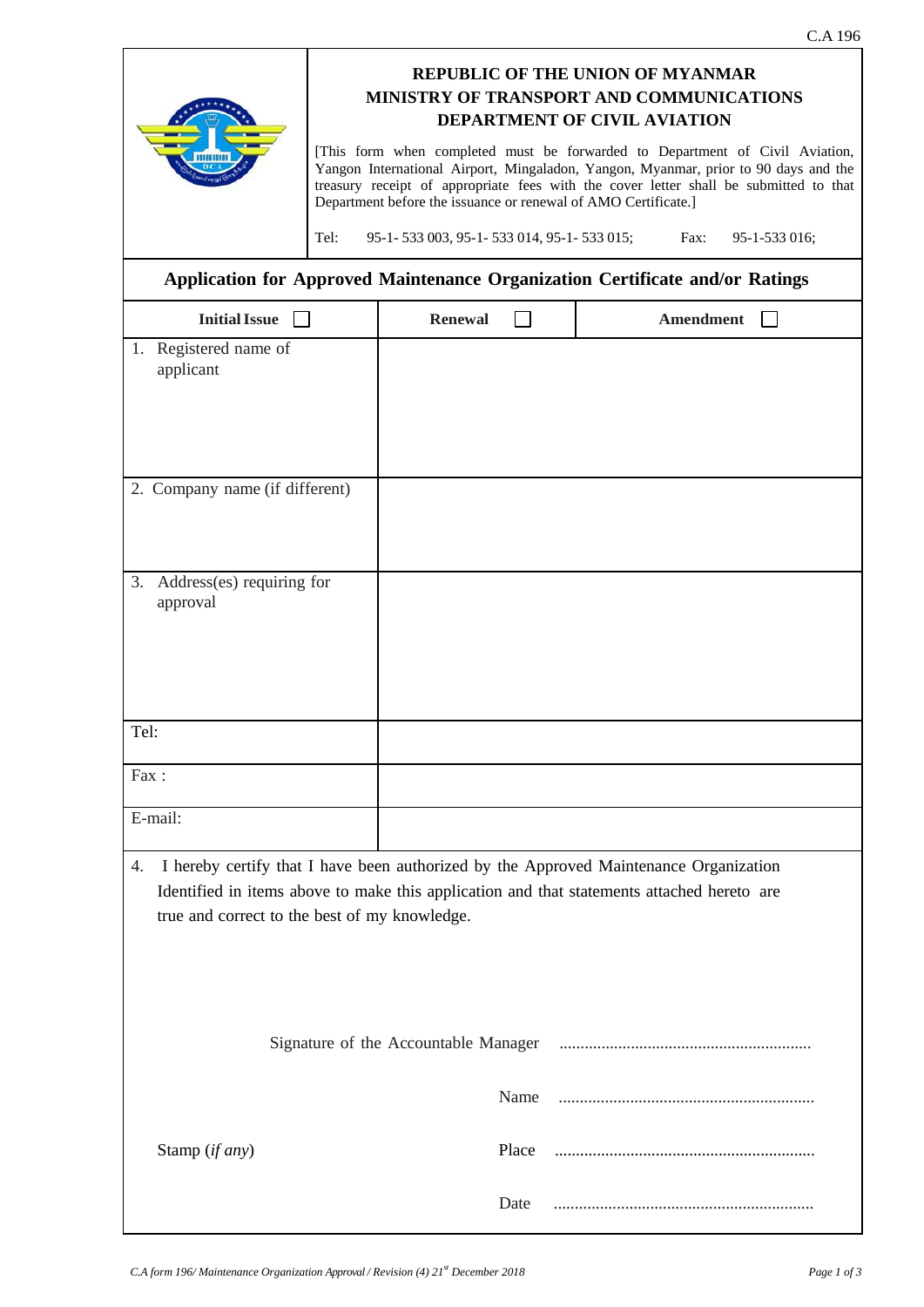| <b>CLASS</b>                                                                                  | <b>RATING</b>                          | <b>LIMITATION</b> | <b>BASE</b><br><b>LINE</b> |  |  |  |  |  |
|-----------------------------------------------------------------------------------------------|----------------------------------------|-------------------|----------------------------|--|--|--|--|--|
| <b>AIRCRAFT</b>                                                                               | A1-Aeroplanes<br>above 5700 kg         |                   |                            |  |  |  |  |  |
|                                                                                               | A2-Aeroplanes<br>5700 kg & below       |                   |                            |  |  |  |  |  |
|                                                                                               | A3-Helicopters                         |                   |                            |  |  |  |  |  |
|                                                                                               | A4-Aircraft other than<br>A1, A2 or A3 |                   |                            |  |  |  |  |  |
| <b>ENGINES</b>                                                                                | B1-Turbine                             |                   |                            |  |  |  |  |  |
|                                                                                               | B <sub>2</sub> -Piston                 |                   |                            |  |  |  |  |  |
|                                                                                               | B3-APU                                 |                   |                            |  |  |  |  |  |
| <b>COMPONENTS</b><br><b>OTHER THAN</b><br><b>COMPLETE</b><br><b>ENGINES OR</b><br><b>APUs</b> | C1- Air Cond & Press                   |                   |                            |  |  |  |  |  |
|                                                                                               | C <sub>2</sub> - Auto flight           |                   |                            |  |  |  |  |  |
|                                                                                               | C3- Comms & Navigation                 |                   |                            |  |  |  |  |  |
|                                                                                               | C4-Doors - Hatches                     |                   |                            |  |  |  |  |  |
|                                                                                               | C5- Electrical Power &<br>Lights       |                   |                            |  |  |  |  |  |
|                                                                                               | C6-Equipment                           |                   |                            |  |  |  |  |  |
|                                                                                               | C7- Engine - APU                       |                   |                            |  |  |  |  |  |
|                                                                                               | C8- Flight Controls                    |                   |                            |  |  |  |  |  |
|                                                                                               | C9- Fuel - Airframe                    |                   |                            |  |  |  |  |  |
|                                                                                               | C10-Helicopter - Rotors                |                   |                            |  |  |  |  |  |
|                                                                                               | C11-Helicopter - Trans                 |                   |                            |  |  |  |  |  |
|                                                                                               | C12-Hydraulic Power                    |                   |                            |  |  |  |  |  |
|                                                                                               | C13- Indicating /<br>Recording         |                   |                            |  |  |  |  |  |
|                                                                                               | C14-Landing Gear                       |                   |                            |  |  |  |  |  |
|                                                                                               | C15-Oxygen                             |                   |                            |  |  |  |  |  |
|                                                                                               | C16-Propellers                         |                   |                            |  |  |  |  |  |
|                                                                                               | C17- Pneumatic &<br>Vacuum             |                   |                            |  |  |  |  |  |
|                                                                                               | C18- Protection Ice/Rain/<br>Fire      |                   |                            |  |  |  |  |  |
|                                                                                               | C19-Windows                            |                   |                            |  |  |  |  |  |
|                                                                                               | C20-Structural                         |                   |                            |  |  |  |  |  |
|                                                                                               | C21-Water Ballast                      |                   |                            |  |  |  |  |  |
|                                                                                               | C22- Propulsion<br>Augmentation        |                   |                            |  |  |  |  |  |
| <b>SPECIALISED</b><br><b>SERVICES</b>                                                         | D1-NDT                                 |                   |                            |  |  |  |  |  |
|                                                                                               | D2-Welding                             |                   |                            |  |  |  |  |  |
|                                                                                               | D3- Plating & Machining                |                   |                            |  |  |  |  |  |
|                                                                                               | D4- Others Specialize<br>Services      |                   |                            |  |  |  |  |  |